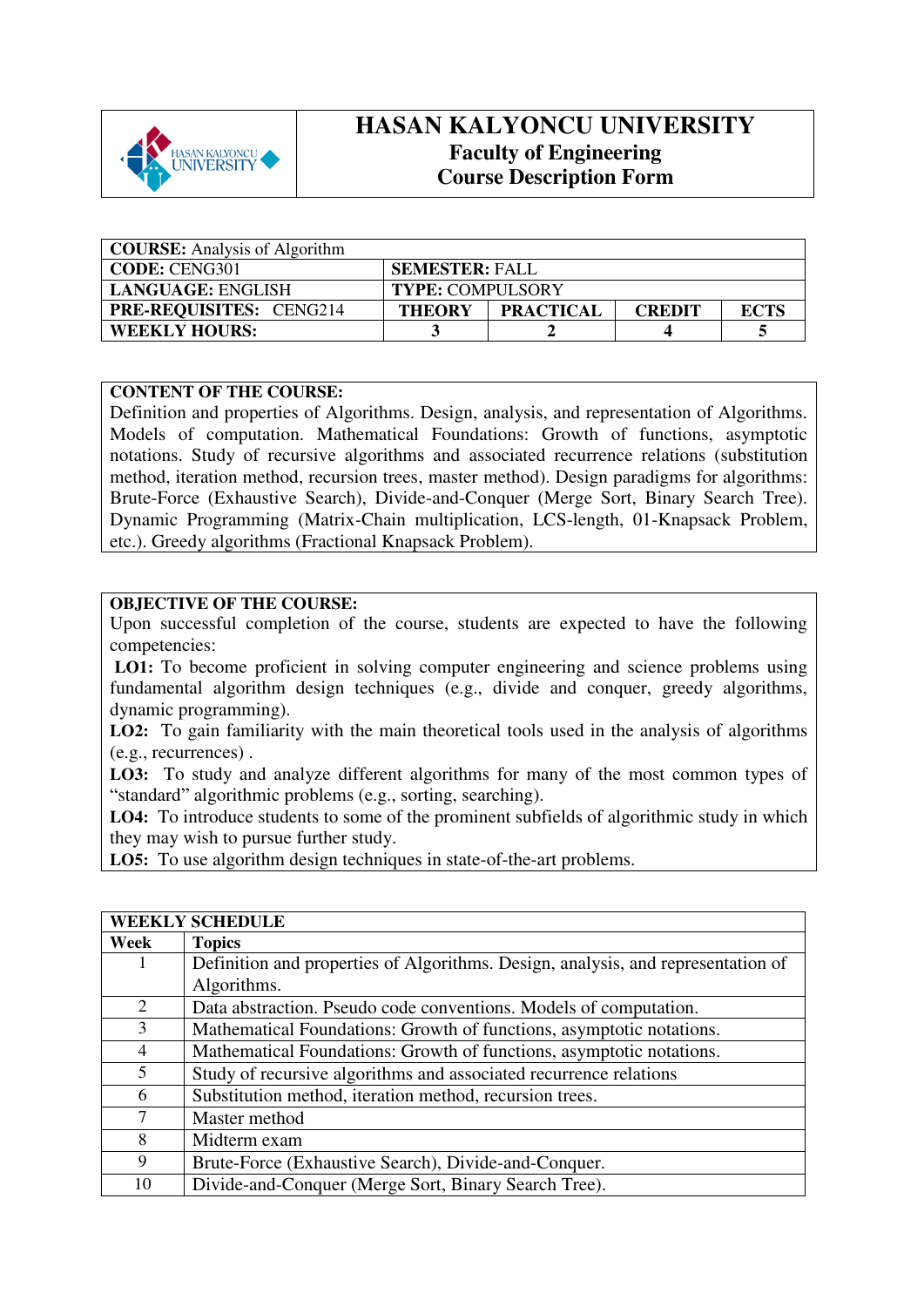| 11 | Introduction to Dynamic Programming (LCS-length, Combination). |
|----|----------------------------------------------------------------|
| 12 | Dynamic programming (matrix-chain multiplication).             |
| 13 | Dynamic programming (0-1 knapsack problem).                    |
| 14 | Greedy algorithms (Fractional Knapsack Problem.                |

**TEXTBOOK:** Introduction to ALGORITHMS, 3rd edition, MIT Press, by Thomas H. Cormen, Charles E. Leiserson, Ronald L. Rivest.

**REFERENCE BOOKS:** Algorithms Unlocked, MIT Press, byThomas H Cormen.

| <b>EVALUATION SYSTEM:</b>    |                 |                |  |  |  |
|------------------------------|-----------------|----------------|--|--|--|
| <b>IN-TERM STUDIES</b>       | <b>QUANTITY</b> | PERCENTAGE (%) |  |  |  |
| Midterm Exam                 |                 | 30             |  |  |  |
| Homework                     |                 | 10             |  |  |  |
| Laboratory works             | 13              | 5              |  |  |  |
| Quiz                         | $\overline{c}$  | 10             |  |  |  |
| Final Exam                   |                 | 45             |  |  |  |
| <b>TOTAL</b>                 | 19              | 100            |  |  |  |
| <b>CONTRIBUTION OF</b>       | 18              | 55             |  |  |  |
| <b>INTERM STUDIES TO</b>     |                 |                |  |  |  |
| <b>OVERALL GRADE</b>         |                 |                |  |  |  |
| <b>CONTRIBUTION OF FINAL</b> |                 | 45             |  |  |  |
| <b>EXAMINATION TO</b>        |                 |                |  |  |  |
| <b>OVERALL GRADE</b>         |                 |                |  |  |  |
| <b>TOTAL</b>                 | 19              | 100            |  |  |  |

| <b>COURSE CATEGORY:</b>        | PERCENTAGE (%) |
|--------------------------------|----------------|
| Mathematics and Basic Sciences | 40             |
| Engineering                    |                |
| <b>Engineering Design</b>      |                |
| Social Sciences                |                |

| <b>TABLE OF ECTS / WORKLOAD:</b>                           |                 |                           |                          |
|------------------------------------------------------------|-----------------|---------------------------|--------------------------|
| <b>Activities</b>                                          | <b>QUANTITY</b> | <b>Duration</b><br>(Hour) | <b>Total</b><br>Workload |
| <b>Course Duration</b>                                     | 13              |                           | 39                       |
| Hours for off-the-classroom study (Pre-study,<br>practice) | 14              | 3                         | 42                       |
| Laboratory works                                           | 13              | ◠                         | 26                       |
| Mid-term                                                   |                 | $\overline{2}$            | 2                        |
| Final examination                                          |                 |                           | ↑                        |
| Homework                                                   | 4               | 5                         | 20                       |
| Quiz                                                       | 2               | 3                         | 6                        |
| <b>Total Work Load</b>                                     |                 |                           | 137                      |
| <b>Total Work Load / 30</b>                                |                 |                           | 4,57                     |
| <b>ECTS Credit of the Course</b>                           |                 |                           | 5                        |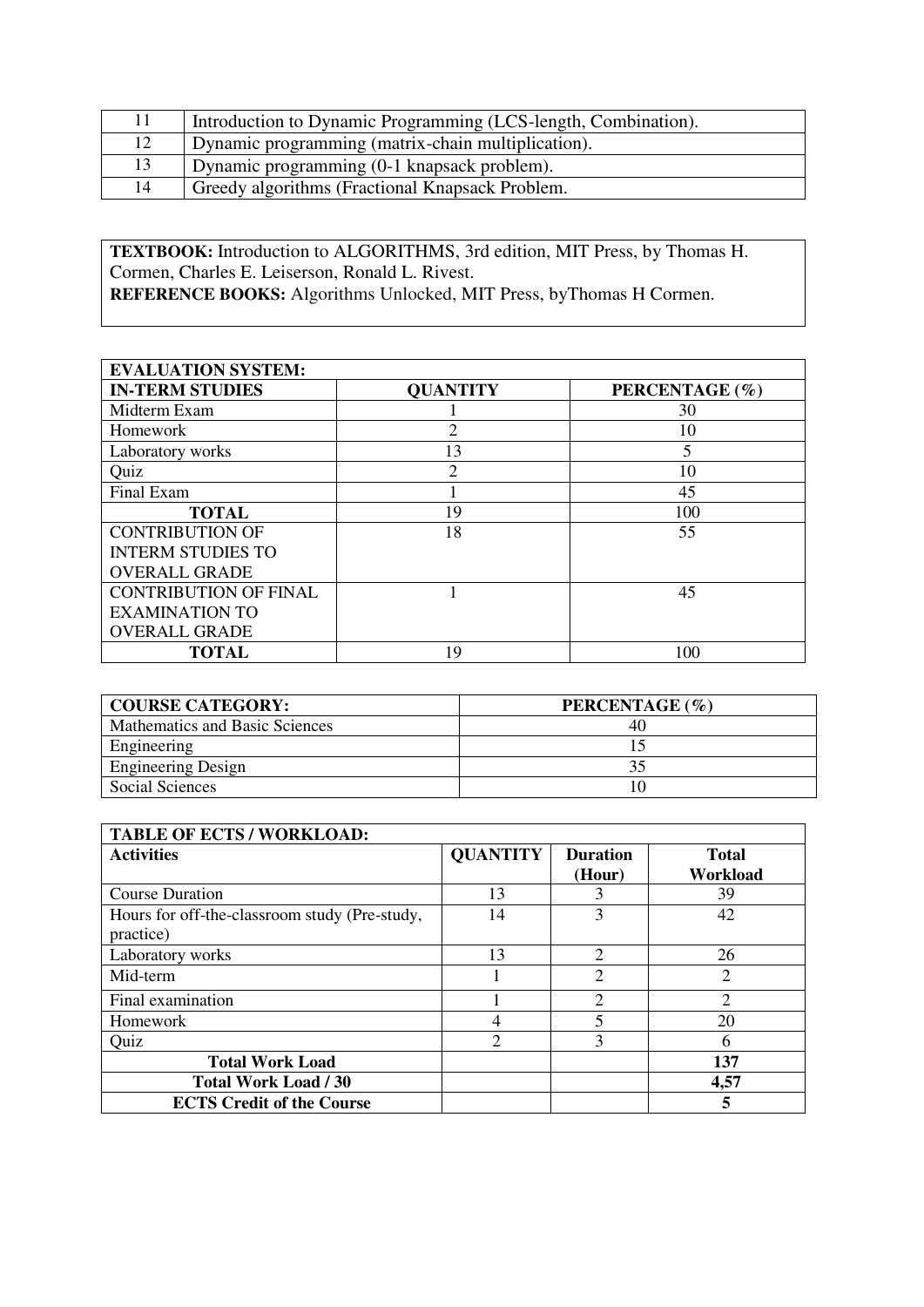|                 | PO <sub>1</sub>                                | PO <sub>2</sub> | PO <sub>3</sub> | PO <sub>4</sub> | PO <sub>5</sub> | <b>PO6</b> | PO <sub>7</sub> | PO <sub>8</sub> | PO <sub>9</sub> | <b>PO10</b> | <b>PO11</b> |
|-----------------|------------------------------------------------|-----------------|-----------------|-----------------|-----------------|------------|-----------------|-----------------|-----------------|-------------|-------------|
| LO1             |                                                |                 |                 |                 |                 |            |                 |                 |                 |             |             |
| LO2             |                                                |                 |                 |                 |                 |            |                 |                 |                 |             |             |
| LO <sub>3</sub> |                                                |                 |                 |                 |                 |            |                 |                 |                 |             |             |
| LO4             |                                                |                 |                 |                 |                 |            |                 |                 |                 |             |             |
| LO <sub>5</sub> |                                                |                 |                 |                 |                 |            |                 |                 |                 |             |             |
|                 | PO: Program Outcomes   LO: Learning Outcomes   |                 |                 |                 |                 |            |                 |                 |                 |             |             |
|                 | Values: 0: None   1: Low   2: Medium   3: High |                 |                 |                 |                 |            |                 |                 |                 |             |             |

| <b>INSTRUCTOR(S):</b>         | Asst. Prof. Dr. Saed |
|-------------------------------|----------------------|
|                               | ALQARALEH            |
| <b>FORM PREPARATION DATE:</b> | 22/5/2019            |

| <b>LEARNING OUTCOMES OF THE</b><br><b>COURSE:</b>                                                                                                                                                                                                                                                                                                                                                                                                                                                                                                                                                                                                                                                                                                                                                                                | <b>PROGRAM OUTCOMES:</b>                                                                                                                                                                                                                                                                                                                                                                                                                                                                                                                                                                                                                                                                                                                                                                                                                                                                                                                                                                                                                                                                                                                                                                                                                                                                                                                                                                                                                                                                                                                                                                                                                                                                                                                |
|----------------------------------------------------------------------------------------------------------------------------------------------------------------------------------------------------------------------------------------------------------------------------------------------------------------------------------------------------------------------------------------------------------------------------------------------------------------------------------------------------------------------------------------------------------------------------------------------------------------------------------------------------------------------------------------------------------------------------------------------------------------------------------------------------------------------------------|-----------------------------------------------------------------------------------------------------------------------------------------------------------------------------------------------------------------------------------------------------------------------------------------------------------------------------------------------------------------------------------------------------------------------------------------------------------------------------------------------------------------------------------------------------------------------------------------------------------------------------------------------------------------------------------------------------------------------------------------------------------------------------------------------------------------------------------------------------------------------------------------------------------------------------------------------------------------------------------------------------------------------------------------------------------------------------------------------------------------------------------------------------------------------------------------------------------------------------------------------------------------------------------------------------------------------------------------------------------------------------------------------------------------------------------------------------------------------------------------------------------------------------------------------------------------------------------------------------------------------------------------------------------------------------------------------------------------------------------------|
| <b>OUTCOMES</b><br><b>THE</b><br><b>LEARNING</b><br>OF<br><b>COURSE:</b><br><b>LO1:</b> To become proficient in solving<br>engineering<br>and<br>science<br>computer<br>problems using fundamental algorithm<br>design techniques (e.g., divide and<br>conquer, greedy algorithms, dynamic<br>programming).<br>LO2: to gain familiarity with the main<br>theoretical tools used in the analysis of<br>algorithms (e.g., recurrences).<br>LO3: to study and analyze different<br>algorithms for many of the most<br>common types of "standard" algorithmic<br>problems (e.g., sorting, searching).<br>LO4: to introduce students to some of<br>the prominent subfields of algorithmic<br>study in which they may wish to pursue<br>further study.<br><b>LO5:</b> To use data structures concepts in<br>state-of-the-art problems. | PO1: Adequate knowledge in mathematics, science and<br>engineering subjects pertaining to the relevant discipline;<br>ability to use theoretical and applied knowledge in these<br>areas in complex engineering problems.<br>PO2: Ability to identify, formulate, and solve complex<br>engineering problems; ability to select and apply proper<br>analysis and modeling methods for this purpose.<br>PO3: Ability to design a complex system, process, device<br>or product under realistic constraints and conditions, in<br>such a way as to meet the desired result; ability to apply<br>modern design methods for this purpose.<br>PO4: Ability to devise, select, and use modern techniques<br>and tools needed for analyzing and solving complex<br>problems encountered in engineering practice; ability to<br>employ information technologies effectively.<br>PO5: Ability to design and conduct experiments, gather<br>data, analyze and interpret results for investigating<br>complex engineering problems or discipline specific<br>research questions.<br>PO6: Ability to work efficiently in intra-disciplinary and<br>multi-disciplinary teams; ability to work individually.<br>PO7: Ability to communicate effectively in Turkish, both<br>orally and in writing; knowledge of a minimum of one<br>foreign language; ability to write effective reports and<br>comprehend written reports, prepare design and<br>production reports, make effective presentations, and give<br>and receive clear and intelligible instructions.<br>PO8: Recognition of the need for lifelong learning; ability<br>to access information, to follow developments in science<br>and technology, and to continue to educate him/herself. |
|                                                                                                                                                                                                                                                                                                                                                                                                                                                                                                                                                                                                                                                                                                                                                                                                                                  |                                                                                                                                                                                                                                                                                                                                                                                                                                                                                                                                                                                                                                                                                                                                                                                                                                                                                                                                                                                                                                                                                                                                                                                                                                                                                                                                                                                                                                                                                                                                                                                                                                                                                                                                         |
|                                                                                                                                                                                                                                                                                                                                                                                                                                                                                                                                                                                                                                                                                                                                                                                                                                  | PO9: Consciousness to behave according to ethical<br>principles and professional and ethical responsibility;<br>knowledge on standards used in engineering practice.                                                                                                                                                                                                                                                                                                                                                                                                                                                                                                                                                                                                                                                                                                                                                                                                                                                                                                                                                                                                                                                                                                                                                                                                                                                                                                                                                                                                                                                                                                                                                                    |
|                                                                                                                                                                                                                                                                                                                                                                                                                                                                                                                                                                                                                                                                                                                                                                                                                                  | PO10: Knowledge about business life practices such as<br>project management, risk management, and change<br>management; awareness in entrepreneurship, innovation;<br>knowledge about sustainable development.                                                                                                                                                                                                                                                                                                                                                                                                                                                                                                                                                                                                                                                                                                                                                                                                                                                                                                                                                                                                                                                                                                                                                                                                                                                                                                                                                                                                                                                                                                                          |
|                                                                                                                                                                                                                                                                                                                                                                                                                                                                                                                                                                                                                                                                                                                                                                                                                                  | PO11: Knowledge about the global and social effects of                                                                                                                                                                                                                                                                                                                                                                                                                                                                                                                                                                                                                                                                                                                                                                                                                                                                                                                                                                                                                                                                                                                                                                                                                                                                                                                                                                                                                                                                                                                                                                                                                                                                                  |